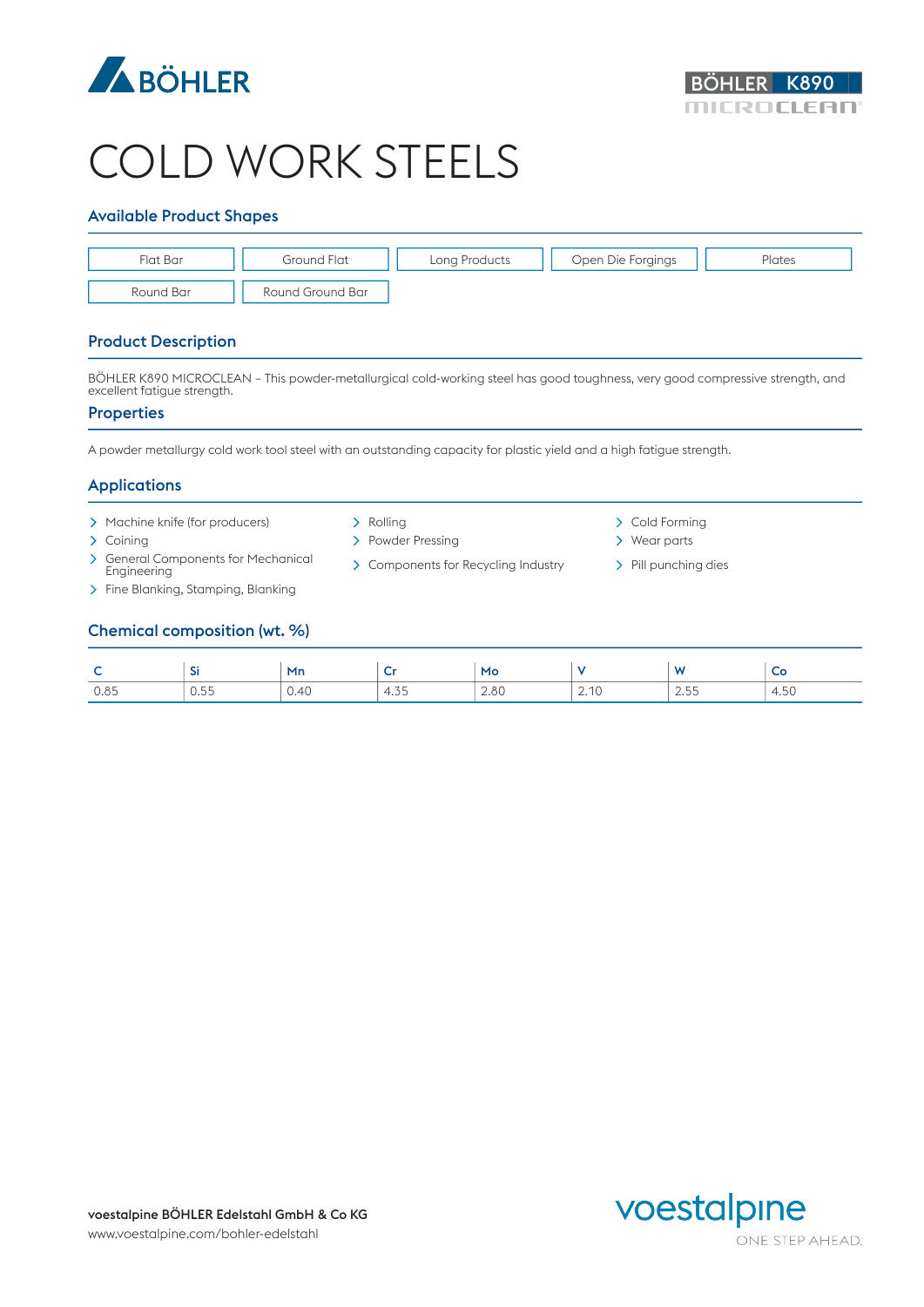



## Material characteristics

|                                  | Compressive<br>strength | <b>Dimensional</b><br>stability during heat<br>treatment | <b>Toughness</b> | <b>Wear resistance</b><br>abrasive | <b>Wear resistance</b><br>adhesive |
|----------------------------------|-------------------------|----------------------------------------------------------|------------------|------------------------------------|------------------------------------|
| BÖHLER K890<br><b>MICROCLEAN</b> | ****                    | *****                                                    | *****            | ***                                | ***                                |
| BÖHLER K100                      | **                      | **                                                       | $\star$          | ***                                | **                                 |
| BÖHLER K105                      | **                      | $\star\star$                                             | $\star$          | **                                 | $\star\star$                       |
| BÖHLER K107                      | **                      | **                                                       | $\star$          | ***                                | **                                 |
| BÖHLER K110                      | **                      | ***                                                      | $\star$          | ***                                | **                                 |
| BÖHLER K190<br><b>MICROCLEAN</b> | ****                    | *****                                                    | ****             | ****                               | ****                               |
| BÖHLER K294<br><b>MICROCLEAN</b> | *****                   | *****                                                    | ***              | *****                              | *****                              |
| BÖHLER K340<br><b>ISODUR</b>     | ***                     | ****                                                     | ***              | ***                                | ****                               |
| BÖHLER K340<br><b>ELDSTAR</b>    | ***                     | ***                                                      | **               | **                                 | **                                 |
| BÖHLER K360<br><b>ISODUR</b>     | ***                     | ****                                                     | ***              | ****                               | ****                               |
| BÖHLER K346                      | ***                     | ***                                                      | ***              | ****                               | $\star\star$                       |
| BÖHLER K353                      | **                      | ***                                                      | **               | **                                 | **                                 |
| BÖHLER K390<br><b>MICROCLEAN</b> | *****                   | *****                                                    | ****             | *****                              | *****                              |
| BÖHLER K490<br><b>MICROCLEAN</b> | ****                    | *****                                                    | ****             | ****                               | ****                               |
| BÖHLER K497<br><b>MICROCLEAN</b> | *****                   | *****                                                    | ***              | *****                              | *****                              |

## Delivery condition

#### Annealed

| . | 0.00115<br>$\sim$<br>1 L |
|---|--------------------------|
|   |                          |

## Heat treatment

| Soft annealing                      |                           |                                                                                                     |
|-------------------------------------|---------------------------|-----------------------------------------------------------------------------------------------------|
| Temperature (°C  <br>$\circ$ $\Box$ | 650   1202 to<br>70011292 | Depending on the application, hardness can be adjusted by using specialized annealing<br>treatment. |
| <b>Stress relieving</b>             |                           |                                                                                                     |
| Temperature (°C                     | 650   1202 to<br>70011292 | After through-heating, soak for 1 to 2 hours in a neutral atmosphere. Slow cooling in furnace.      |

#### Hardening and Tempering

|--|



ONE STEP AHEAD.